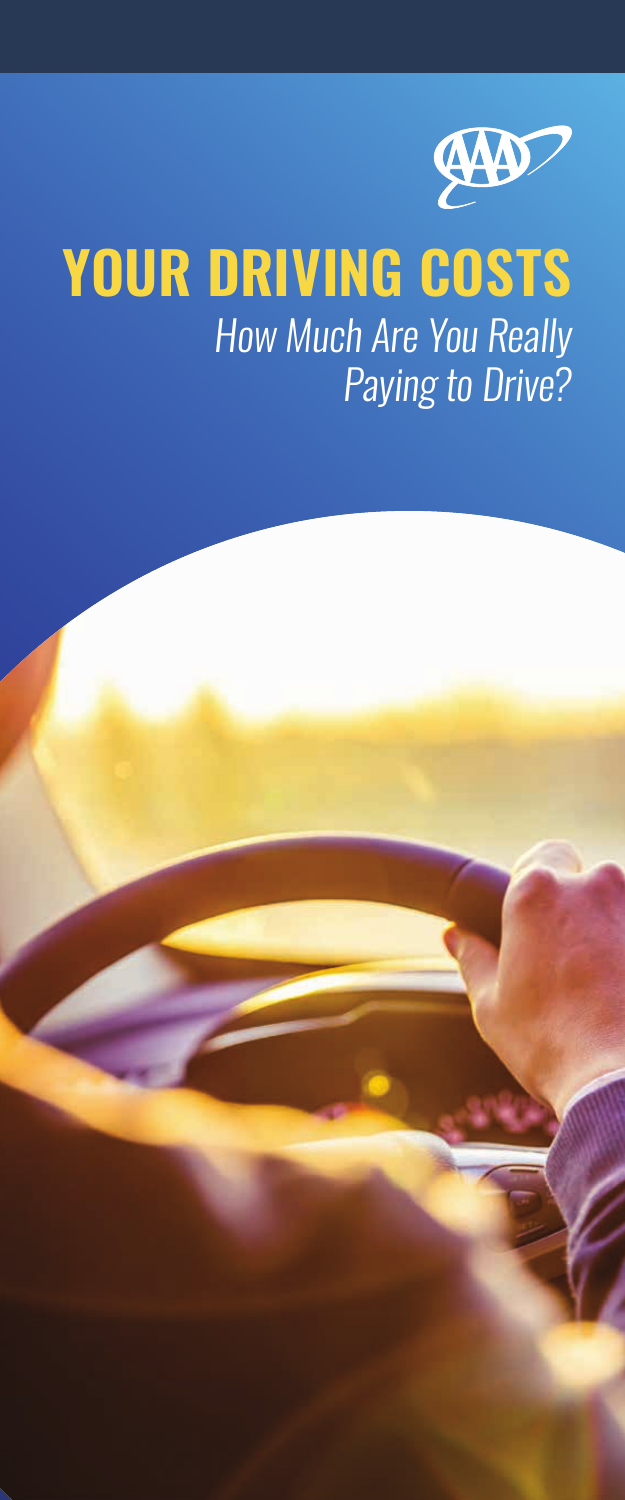

## How Much Does It Cost to Drive?

Shown below are average per-mile costs as determined by AAA, based on the driving costs for nine vehicle categories weighted by sales. Detailed driving costs for each category are provided on pages 6 through 9.

#### **AAA Average Costs Per Mile**

| <b>Miles per Year</b>       | 10,000             | 15,000                  | 20,000 |
|-----------------------------|--------------------|-------------------------|--------|
| <b>Composite</b><br>Average | <b>79.29 cents</b> | 61.88 cents 53.31 cents |        |

Driving costs in each vehicle category are based on average costs for five top-selling 2019 models selected by AAA. By category, they are:

- ▶ **Small Sedan** Chevrolet Cruze, Honda Civic, Hyundai Elantra, Nissan Sentra and Toyota Corolla
- ▶ **Medium Sedan** Chevrolet Malibu, Ford Fusion, Honda Accord, Nissan Altima and Toyota Camry
- ▶ **Large Sedan** Chevrolet Impala, Chrysler 300, Ford Taurus, Nissan Maxima and Toyota Avalon
- ▶ **Small SUV** Chevrolet Equinox, Ford Escape, Honda CR-V, Nissan Rogue and Toyota RAV4
- ▶ **Medium SUV** Chevrolet Traverse, Ford Explorer, Honda Pilot, Jeep Grand Cherokee and Toyota Highlander
- ▶ **Minivan** Chrysler Pacifica, Dodge Grand Caravan, Kia Sedona, Honda Odyssey and Toyota Sienna
- ▶ **Pickup Truck** Chevrolet Silverado 1500, Ford F-150, Nissan Titan, Ram 1500 and Toyota Tundra
- ▶ **Hybrid Car** Ford Fusion, Hyundai Ioniq, Kia Niro, Toyota Prius Liftback and Toyota RAV4
- ▶ **Electric Car** BMW i3, Chevrolet Bolt, Kia Soul, Nissan Leaf and Volkswagen eGolf

### What's Covered

AAA's analysis covers vehicles equipped with standard features and optional equipment including automatic transmission, air conditioning, power steering, antilock brakes and cruise control, to name a few.

**Depreciation** – Depreciation is based on the difference between new-vehicle purchase price and estimated trade-in value at the end of five years and 75,000 miles.

**Finance** — Costs are based on a five-year loan, with 10 percent down, at the national average interest rate for five credit rating categories weighted by market share. The loan amount includes taxes and the first year's license fees, both computed on a national average basis.

**Fuel** — Fuel costs are based on average prices for the 12 months ending May 31, 2019, as reported by AAA Gas Prices at www.GasPrices.AAA.com. During this period, regular grade gasoline averaged \$2.679 per gallon. Fuel economy is based on Environmental Protection Agency ratings for 55 percent city and 45 percent highway driving. Electric vehicle charging costs are based on a rate of 12.6 cents per kilowatt hour.

**Insurance** — Costs are based on a full-coverage policy for personal use of a vehicle by a driver who is under 65 years of age, has more than six years of driving experience, no accidents and lives in a suburban/urban location. The policy includes discounts for passive restraints and an anti-theft system, and provides \$100,000/\$300,000 personal liability, \$25,000 medical, \$100,000 property and \$25,000/\$50,000 uninsured/underinsured motorist coverage. A \$500 deductible applies to all collision and comprehensive claims.

**License, Registration and Taxes** — Costs include all governmental taxes and fees payable at time of purchase, as well as fees due each year to keep the vehicle licensed and registered. Costs are computed on a national average basis.

**Maintenance, Repair and Tires** — These costs include retail parts and labor for routine maintenance specified by the vehicle manufacturer, a comprehensive extended warranty, repairs to wear-and-tear items that require service during five years of operation and one set of replacement tires of the same quality, size and rating as those that came with the car. Sales tax is included on a national average basis.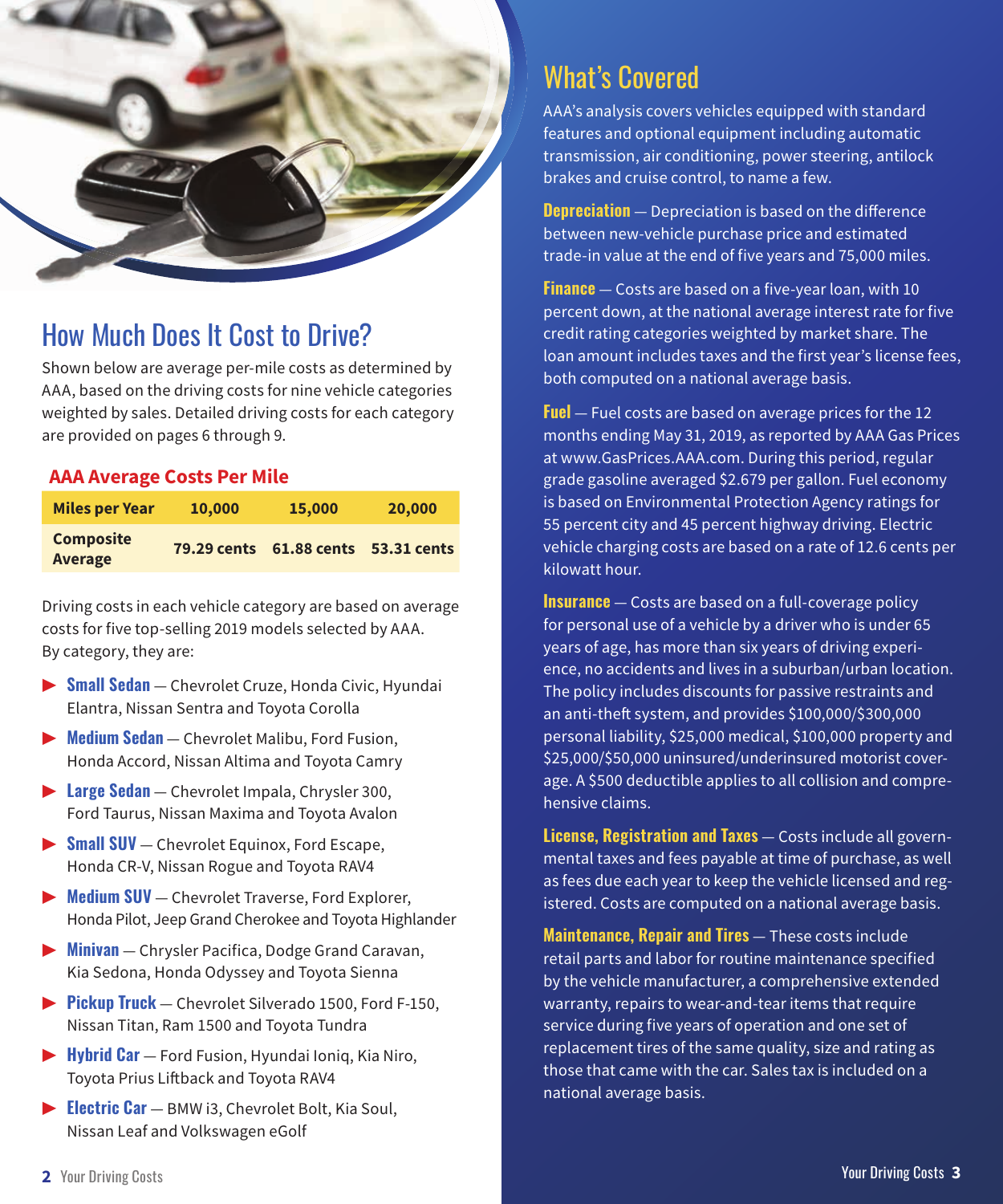When determining your annual driving costs, be sure to include all vehicle-related expenses incurred during the year.

### Figuring Your Costs

To figure your fuel cost, begin with a full tank of fuel and write down the odometer reading. Each time you fill up, note the number of gallons, how much you paid and the odometer reading. These figures can then be used to calculate average miles per gallon and cost of fuel per mile. For example:

#### **Gas Cost Per Mile**

| <b>Gallons</b>   | Cost <sup>1</sup> | <b>Odometer</b> |
|------------------|-------------------|-----------------|
| <b>Full Tank</b> |                   | 8,850           |
| 12.4             | \$33.22           | 9,136           |
| 9.5              | \$25.45           | 9,355           |
| 15.7             | \$42.06           | 9,717           |
| 37.6             | \$100.73          | 9,717           |
|                  |                   | $-8,850$        |

#### **Miles Driven = 867**

**Miles per gallon: 867 ÷ 37.6 = 23.1 mpg Gas cost per mile: \$100.73 ÷ 867 = 11.62 cents**

1 Cost per gallon = \$2.679

To determine your driving costs accurately, keep personal records on all the costs listed below. Use this worksheet to figure your total cost to drive.

#### **Annual Cost per Mile**

| Costs                           |   | <b>Yearly Totals</b> |
|---------------------------------|---|----------------------|
| <b>Operating Costs</b>          |   |                      |
| Gas per mile                    |   |                      |
| <b>Total miles driven</b>       | X |                      |
| Total gas                       |   |                      |
| Maintenance, repair and tires   |   |                      |
| <b>Total Operating Costs</b>    |   |                      |
| <b>Ownership Costs</b>          |   |                      |
| Depreciation                    |   |                      |
| Insurance                       |   |                      |
| License, registration and taxes |   |                      |
| <b>Finance charges</b>          |   |                      |
| <b>Total Ownership Costs</b>    |   |                      |
| <b>Other Costs</b>              | ÷ |                      |
| (Parking, tolls, washing, etc.) |   |                      |
| <b>Total Driving Costs</b>      |   |                      |
| <b>Total Miles Driven</b>       |   |                      |
| <b>Cost per Mile</b>            |   |                      |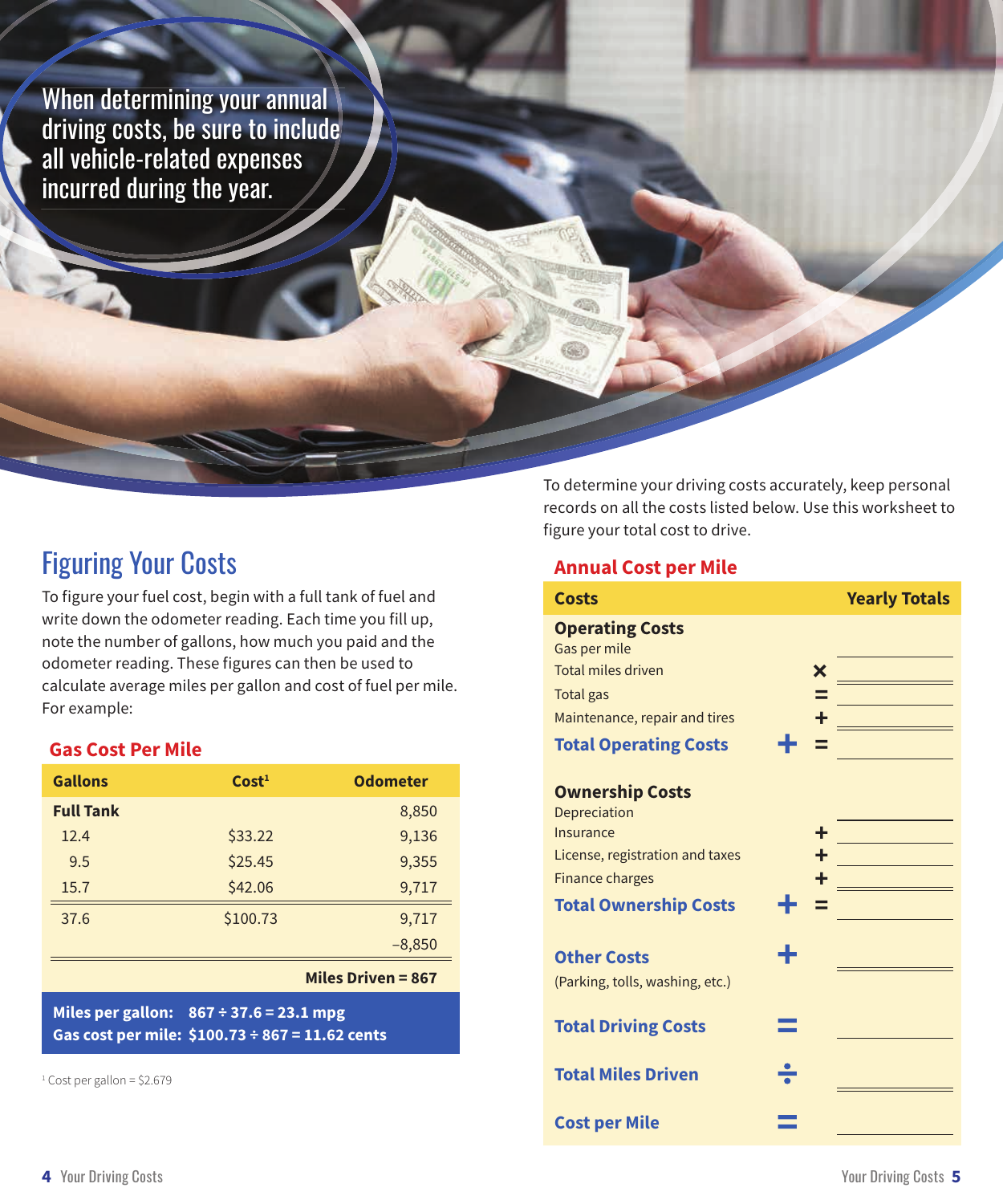## DRIVING COSTS

|                                         | Small Sedan <sup>1</sup> | Medium Sedan <sup>1</sup> | Large Sedan $1$    | Small SUV (FWD) $1$ | Medium SUV $(4WD)^1$ |
|-----------------------------------------|--------------------------|---------------------------|--------------------|---------------------|----------------------|
| <b>Operating Costs</b>                  |                          |                           |                    |                     |                      |
| Fuel                                    | 8.36 cents               | 9.27 cents                | 12.77 cents        | 9.42 cents          | 13.20 cents          |
| Maintenance, repair and tires           | 8.53 cents               | 9.18 cents                | 9.49 cents         | 9.09 cents          | 9.60 cents           |
| <b>Cost Per Mile</b>                    | <b>16.89 cents</b>       | <b>18.45 cents</b>        | <b>22.26 cents</b> | <b>18.51 cents</b>  | <b>22.80 cents</b>   |
| <b>Ownership Costs</b>                  |                          |                           |                    |                     |                      |
| Full-coverage insurance                 | \$1,328                  | \$1,251                   | \$1,221            | \$1,089             | \$1,114              |
| License, registration, taxes            | \$466                    | \$661                     | \$807              | \$630               | \$862                |
| Depreciation<br>(15,000 miles annually) | \$2,240                  | \$3,169                   | \$4,061            | \$3,132             | \$3,794              |
| Finance charge                          | \$546                    | \$794                     | \$975              | \$766               | \$1,075              |
| <b>Cost Per Year</b>                    | \$4,580                  | \$5,875                   | \$7,064            | \$5,617             | \$6,845              |
| <b>Cost Per Day</b>                     | \$12.55                  | \$16.10                   | \$19.35            | \$15.39             | \$18.75              |

#### **Total Cost Per Mile**

| 10,000 total miles per year            | <b>Per Year</b> | <b>Per Year</b> | <b>Per Year</b> | <b>Per Year</b> | <b>Per Year</b> |
|----------------------------------------|-----------------|-----------------|-----------------|-----------------|-----------------|
| Cost per mile x 10,000 miles           | \$1,689         | \$1,845         | \$2,226         | \$1,851         | \$2,280         |
| Cost per day x 365 days                | \$4,580         | \$5,875         | \$7,064         | \$5,617         | \$6,845         |
| Decreased depreciation <sup>2</sup>    | $-5209$         | $-5233$         | $-5296$         | $-5286$         | $-5382$         |
| <b>Total Cost Per Year</b>             | \$6,060         | \$7,487         | \$8,994         | \$7,182         | \$8,743         |
| <b>Total Cost Per Day</b>              | \$16.60         | \$20.51         | \$24.64         | \$19.68         | \$23.95         |
| <b>Total Cost Per Mile<sup>3</sup></b> | \$0.6060        | \$0.7487        | \$0.8994        | \$0.7182        | \$0.8743        |
| 15,000 total miles per year            | <b>Per Year</b> | <b>Per Year</b> | <b>Per Year</b> | <b>Per Year</b> | <b>Per Year</b> |
| Cost per mile x 15,000 miles           | \$2,534         | \$2,768         | \$3,339         | \$2,777         | \$3,420         |
| Cost per day x 365 days                | \$4,580         | \$5,875         | \$7,064         | \$5,617         | \$6,845         |
| <b>Total Cost Per Year</b>             | \$7,114         | \$8,643         | \$10,403        | \$8,394         | \$10,265        |
| <b>Total Cost Per Day</b>              | \$19.49         | \$23.68         | \$28.50         | \$23.00         | \$28.12         |
| <b>Total Cost Per Mile<sup>3</sup></b> | \$0.4742        | \$0.5762        | \$0.6935        | \$0.5596        | \$0.6843        |
| 20,000 total miles per year            | <b>Per Year</b> | <b>Per Year</b> | <b>Per Year</b> | <b>Per Year</b> | <b>Per Year</b> |
| Cost per mile x 20,000 miles           | \$3,378         | \$3,690         | \$4,452         | \$3,702         | \$4,560         |
| Cost per day x 365 days                | \$4,580         | \$5,875         | \$7,064         | \$5,617         | \$6,845         |
| Increased depreciation <sup>4</sup>    | \$227           | \$252           | \$320           | \$310           | \$414           |
| <b>Total Cost Per Year</b>             | \$8,185         | \$9,817         | \$11,836        | \$9,629         | \$11,819        |
| <b>Total Cost Per Day</b>              | \$22.42         | \$26.90         | \$32.43         | \$26.38         | \$32.38         |
| <b>Total Cost Per Mile<sup>3</sup></b> | \$0.4093        | \$0.4909        | \$0.5918        | \$0.4815        | \$0.5910        |

1 See page 2 for a listing of vehicle makes and models used for driving cost calculations.

 Decreased depreciation for mileage under 15,000 miles annually averaged over 5 years.

2

3 Total cost per year ÷ total miles per year.

4 Increased depreciation for mileage over 15,000 miles annually averaged over 5 years.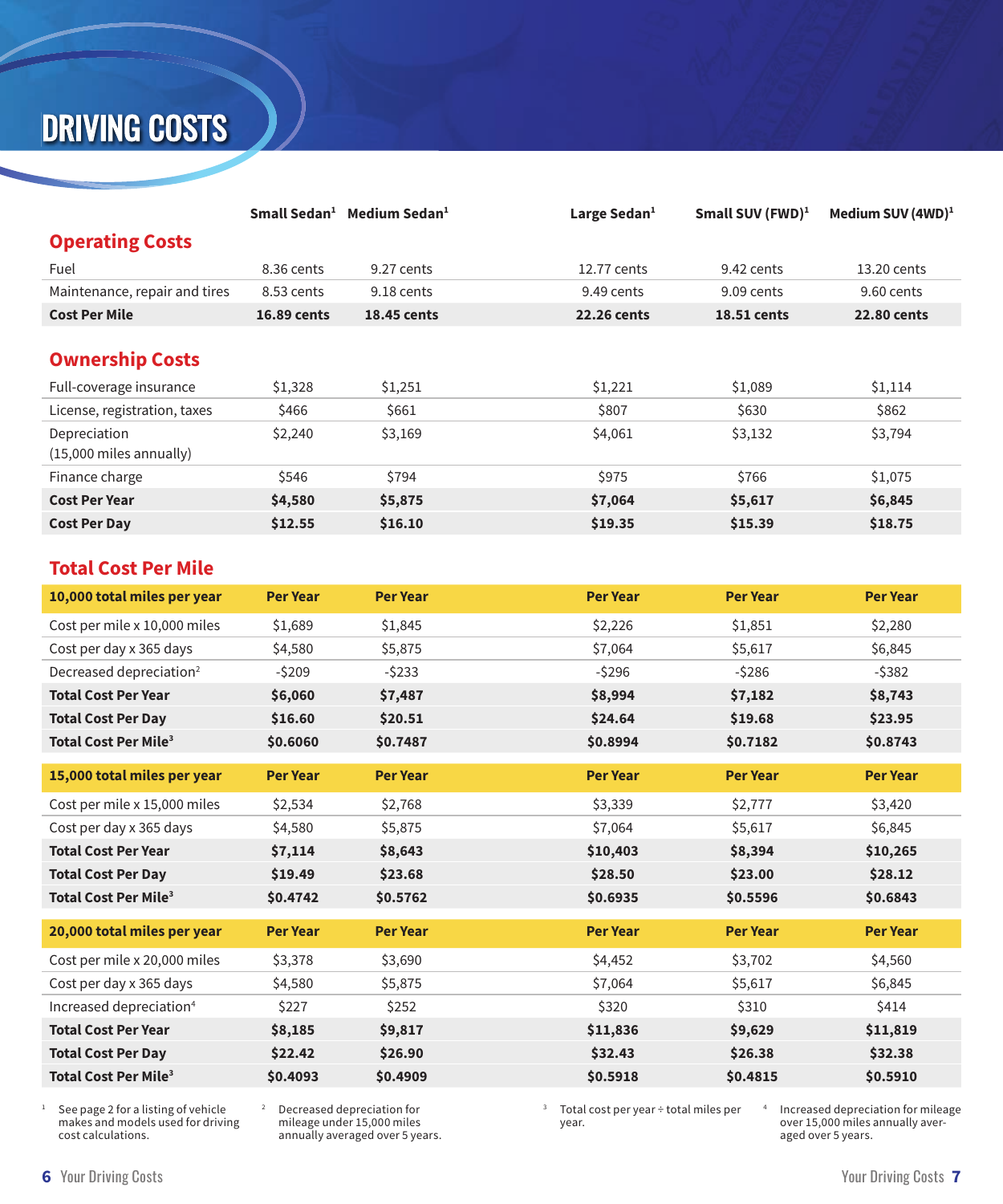# DRIVING COSTS

|                               |                      | 1/2-Ton, Crew-<br><b>Cab Pickup</b> |                             |                               |                          |
|-------------------------------|----------------------|-------------------------------------|-----------------------------|-------------------------------|--------------------------|
|                               | Minivan <sup>1</sup> | $(4WD)^1$                           | Hybrid Vehicle <sup>1</sup> | Electric Vehicle <sup>1</sup> | 2019 Weighted<br>Average |
| <b>Operating Costs</b>        |                      |                                     |                             |                               |                          |
| Fuel                          | 12.61 cents          | 15.67 cents                         | 5.76 cents                  | $3.65$ cents                  | 11.60 cents              |
| Maintenance, repair and tires | 8.73 cents           | 8.77 cents                          | 7.70 cents                  | 6.60 cents                    | 8.94 cents               |
| <b>Cost Per Mile</b>          | 21.34 cents          | 24.44 cents                         | 13.46 cents                 | 10.25 cents                   | 20.54 cents              |
|                               |                      |                                     |                             |                               |                          |
| <b>Ownership Costs</b>        |                      |                                     |                             |                               |                          |
| Full-coverage insurance       | \$1,103              | \$1,236                             | \$1,202                     | \$1,203                       | \$1,194                  |
| License, registration, taxes  | \$769                | \$1,013                             | \$639                       | $-5519$                       | \$753                    |
| Depreciation                  | \$4,036              | \$3,696                             | \$3,087                     | \$5,250                       | \$3,334                  |
| $(15,000$ miles annually)     |                      |                                     |                             |                               |                          |
| Finance charge                | \$927                | \$1,228                             | \$789                       | \$848                         | \$920                    |
| <b>Cost Per Year</b>          | \$6,835              | \$7,173                             | \$5,717                     | \$6,782                       | \$6,201                  |
| <b>Cost Per Day</b>           | \$18.73              | \$19.65                             | \$15.66                     | \$18.58                       | \$16.99                  |

### **Total Cost Per Mile**

| Maintenance, repair and tires          | 8.73 cents      | 8.77 cents      | 7.70 cents      | 6.60 cents      | 8.94 cents      |
|----------------------------------------|-----------------|-----------------|-----------------|-----------------|-----------------|
| <b>Cost Per Mile</b>                   | 21.34 cents     | 24.44 cents     | 13.46 cents     | 10.25 cents     | 20.54 cents     |
|                                        |                 |                 |                 |                 |                 |
| <b>Ownership Costs</b>                 |                 |                 |                 |                 |                 |
| Full-coverage insurance                | \$1,103         | \$1,236         | \$1,202         | \$1,203         | \$1,194         |
| License, registration, taxes           | \$769           | \$1,013         | \$639           | $-5519$         | \$753           |
| Depreciation                           | \$4,036         | \$3,696         | \$3,087         | \$5,250         | \$3,334         |
| (15,000 miles annually)                |                 |                 |                 |                 |                 |
| Finance charge                         | \$927           | \$1,228         | \$789           | \$848           | \$920           |
| <b>Cost Per Year</b>                   | \$6,835         | \$7,173         | \$5,717         | \$6,782         | \$6,201         |
| <b>Cost Per Day</b>                    | \$18.73         | \$19.65         | \$15.66         | \$18.58         | \$16.99         |
|                                        |                 |                 |                 |                 |                 |
| <b>Total Cost Per Mile</b>             |                 |                 |                 |                 |                 |
| 10,000 total miles per year            | Per Year        | <b>Per Year</b> | <b>Per Year</b> | <b>Per Year</b> | <b>Per Year</b> |
| Cost per mile x 10,000 miles           | \$2,134         | \$2,444         | \$1,346         | \$1,025         | \$2,054         |
| Cost per day x 365 days                | \$6,835         | \$7,173         | \$5,717         | \$6,782         | \$6,201         |
| Decreased depreciation <sup>2</sup>    | $-5264$         | $-5454$         | $-5264$         | $-5312$         | $-$ \$326       |
| <b>Total Cost Per Year</b>             | \$8,705         | \$9,163         | \$6,799         | \$7,495         | \$7,929         |
| <b>Total Cost Per Day</b>              | \$23.85         | \$25.10         | \$18.63         | \$20.53         | \$21.72         |
| <b>Total Cost Per Mile<sup>3</sup></b> | \$0.8705        | \$0.9163        | \$0.6799        | \$0.7495        | \$0.7929        |
| 15,000 total miles per year            | Per Year        | <b>Per Year</b> | <b>Per Year</b> | <b>Per Year</b> | <b>Per Year</b> |
| Cost per mile x 15,000 miles           | \$3,201         | \$3,666         | \$2,019         | \$1,538         | \$3,081         |
| Cost per day x 365 days                | \$6,835         | \$7,173         | \$5,717         | \$6,782         | \$6,201         |
| <b>Total Cost Per Year</b>             | \$10,036        | \$10,839        | \$7,736         | \$8,320         | \$9,282         |
| <b>Total Cost Per Day</b>              | \$27.50         | \$29.70         | \$21.19         | \$22.79         | \$25.43         |
| <b>Total Cost Per Mile<sup>3</sup></b> | \$0.6691        | \$0.7226        | \$0.5157        | \$0.5546        | \$0.6188        |
| 20,000 total miles per year            | <b>Per Year</b> | <b>Per Year</b> | <b>Per Year</b> | <b>Per Year</b> | <b>Per Year</b> |
| Cost per mile x 20,000 miles           | \$4,268         | \$4,888         | \$2,692         | \$2,050         | \$4,108         |
| Cost per day x 365 days                | \$6,835         | \$7,173         | \$5,717         | \$6,782         | \$6,201         |
| Increased depreciation <sup>4</sup>    | \$286           | \$496           | \$285           | \$338           | \$354           |
| <b>Total Cost Per Year</b>             | \$11,389        | \$12,557        | \$8,694         | \$9,170         | \$10,663        |
| <b>Total Cost Per Day</b>              | \$31.20         | \$34.40         | \$23.82         | \$25.12         | \$29.21         |
| Total Cost Per Mile <sup>3</sup>       | \$0.5695        | \$0.6279        | \$0.4347        | \$0.4585        | \$0.5331        |

1 See page 2 for a listing of vehicle makes and models used for driving cost calculations.

2 Decreased depreciation for mileage under 15,000 miles annually averaged over 5 years.

3 Total cost per year ÷ total miles per year.

4 Increased depreciation for mileage over 15,000 miles annually averaged over 5 years.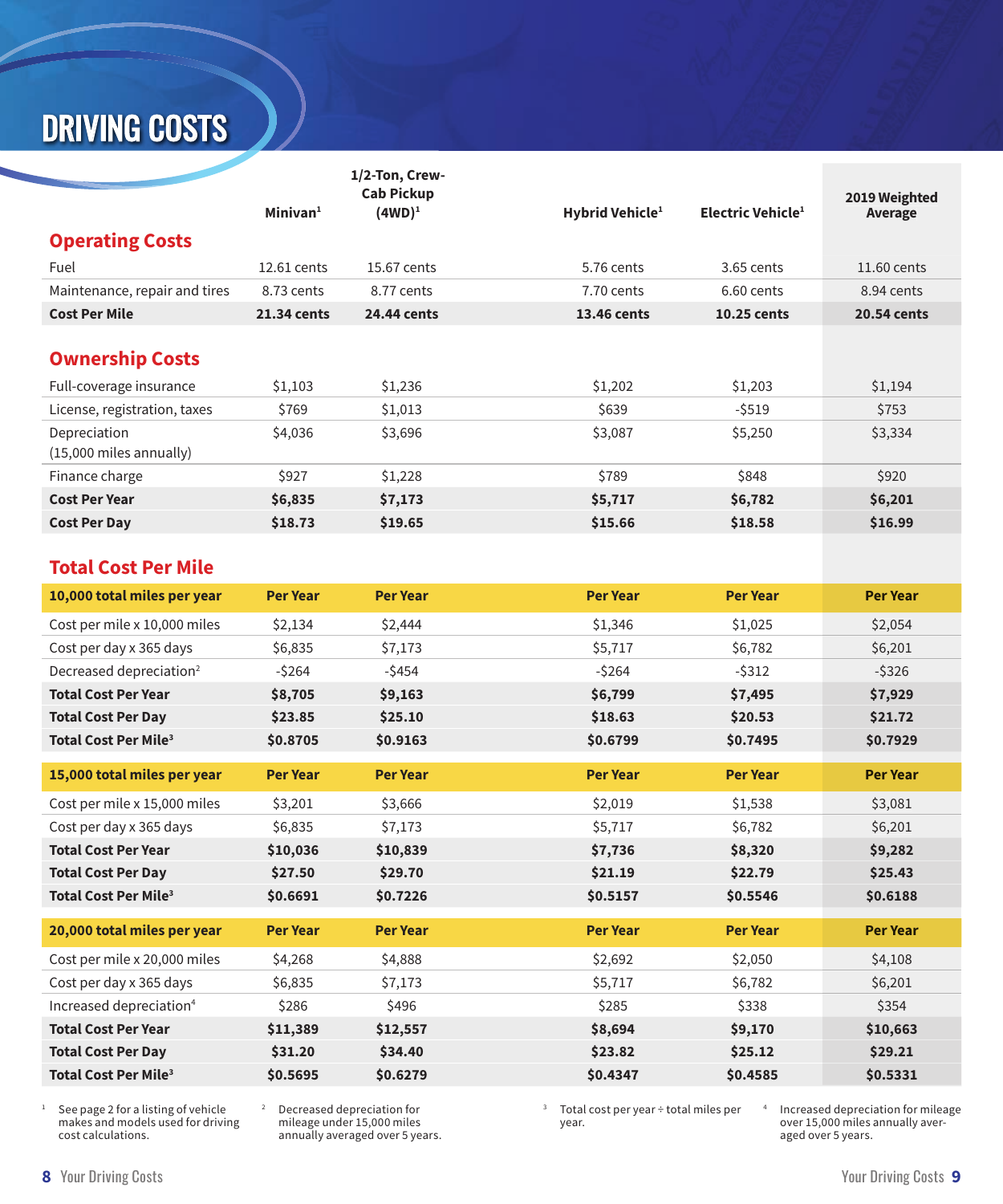## Vehicle Maintenance

Driving costs are affected by how well your vehicle runs. Performing regular maintenance can ensure more efficient operation and help prevent costly repairs down the road. Below are general checks to keep your vehicle in good operating shape. Read your owner's manual for more detailed information on your vehicle's specific requirements. When performing "do-it-yourself" maintenance, always take appropriate safety precautions.

**Air Filter** — Captures dirt particles and ensures clean airflow to the engine. Inspect at every oil change.

**Battery** — Powers the starter motor, acts as a voltage stabilizer for the electrical system and makes up any shortfall when the alternator cannot meet the vehicle's electrical demands. Inspect the battery cable connections at every oil change and clean as needed. Always wear eye protection and gloves when servicing a battery.

**Belts** — Most vehicles use a single serpentine belt to operate under-hood accessories such as the alternator, although V-belts still are used in some applications. Inspect at every oil change.

#### **Fluids**

- ▶ **Brake Fluid** Critical to proper brake system performance. Check the level at every oil change.
- ▶ **Engine Coolant**  Prevents engine freeze-up in winter and boil-over in summer, and protects the cooling system from rust and corrosion. Check the level at every oil change.
- ▶ **Engine Oil** Lubricates and cools the engine while cleaning internal parts. Running your car low on oil can cause serious engine damage. Check the level at least once a month.
- ▶ **Power Steering Fluid** Transfers hydraulic pressure to reduce steering effort. Check the level at every oil change.
- ▶ **Transmission Fluid**  Helps transfer engine power to the wheels, lubricates internal parts, maintains seals and acts as a coolant. Check the level at every oil change.

**Gasoline** — Use gasoline with the octane rating recommended by the vehicle manufacturer — a higher fuel grade will not provide additional benefits. Gasolines that meet TOP TIER™ standards do a better job of preventing and removing internal engine deposits.



**Hoses** — Circulate vital liquids such as engine coolant, transmission fluid and power steering fluid. Inspect at every oil change.

**Tires** — As the only part of your vehicle in contact with the road, tires have a major effect on ride, handling, braking and safety. For optimum performance, tires must have adequate tread depth, show no signs of physical damage and be properly inflated. Inspect tires and check inflation pressures at least once a month.

## AAA Car Care Resources

AAA offers several resources to complement information found in your owner's manual.

- ▶ **AAA.com** Provides a variety of vehicle maintenance and operating tips. Online content varies by AAA club.
- ▶ **AAA.com/autorepair** This site features a search tool to help users locate nearby AAA Approved Auto Repair (AAR) facilities. It also has a tool for estimating repair costs, and numerous articles that discuss various aspects of car care.
- ▶ **AAA Approved Auto Repair** The AAR network includes nearly 7,000 shops across North America that are visited regularly and inspected annually by AAA to ensure they meet AAA's rigorous quality standards. AAA members receive priority service when their car is towed in, assistance in obtaining alternate transportation (if necessary), repair discounts, written estimates, free maintenance inspections, a minimum 24-month/24,000-mile warranty and AAA arbitration to resolve repair disputes.
- **AAA Mobile App** Available for both Apple and Android devices, AAA's app provides AAA Approved Auto Repair shop locations and information, along with a variety of other useful benefits.